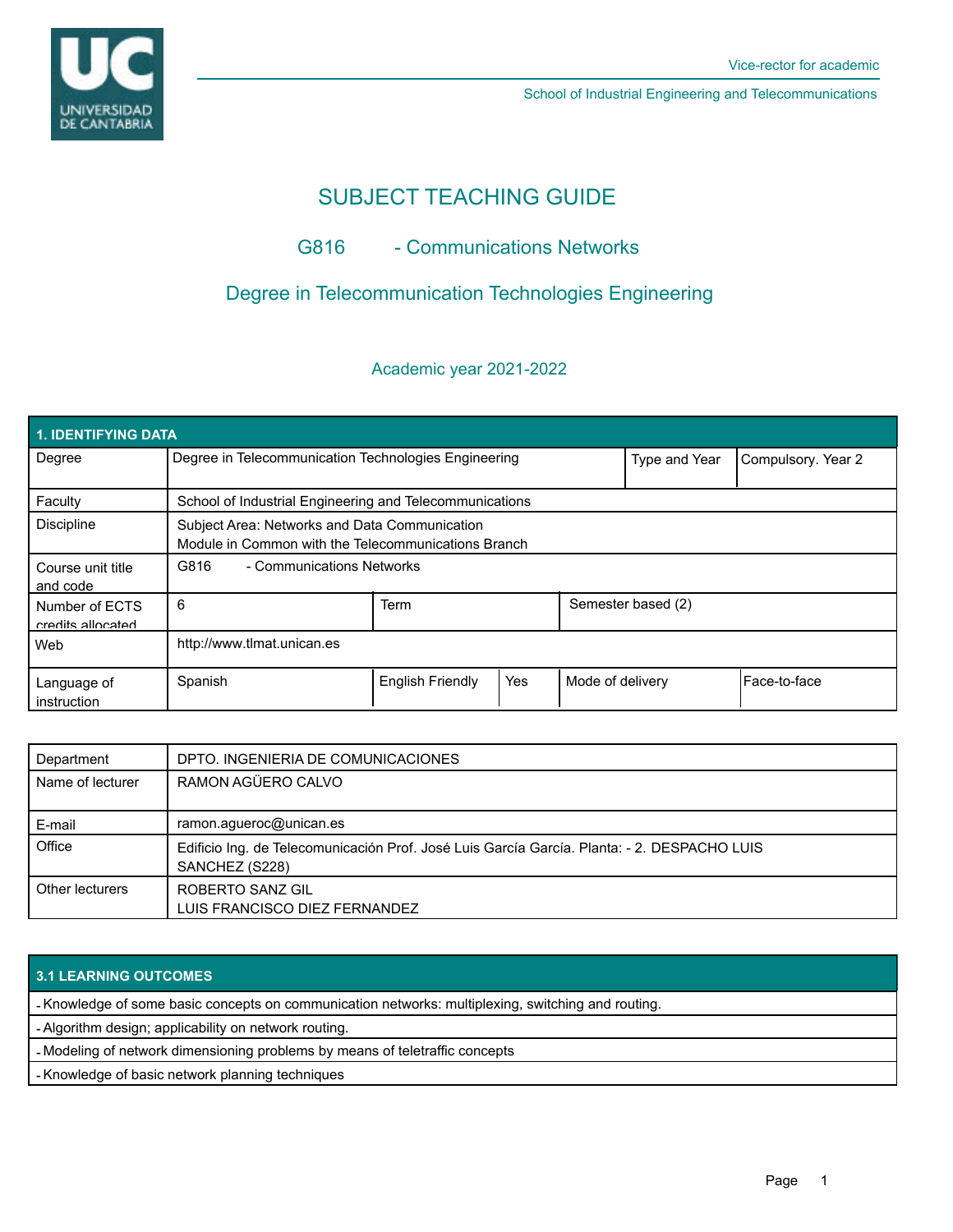

School of Industrial Engineering and Telecommunications

#### **4. OBJECTIVES**

The main goal of this course is to adquire the basic knowledge about telecommunication systems, in particular the following ones: switching, multiplexing. Introduction to routing in communication networks. Routing algorithms and protocols. Teletraffic. Queuing Theory and mathematical modeling. Loss systems. System dimensioning. Introduction to cellular networks. Cellular system dimensioning.

| <b>6. COURSE ORGANIZATION</b> |                                                                                                                                                                                                                                                                                     |  |  |  |  |
|-------------------------------|-------------------------------------------------------------------------------------------------------------------------------------------------------------------------------------------------------------------------------------------------------------------------------------|--|--|--|--|
| <b>CONTENTS</b>               |                                                                                                                                                                                                                                                                                     |  |  |  |  |
| 1                             | Part 1 - Introduction<br>Network concept. Telephone network: (1) the road to the digital network; (2) Last-mile. Multiplexing: (1) Static resorce<br>sharing: FDMA, TDMA, CDMA. Network hierarchies: PDH, SDH. Switching: (1) circuit; (2) packet (datagram and<br>virtual circuit) |  |  |  |  |
| 2                             | Part 2 - Network algorithms<br>Routing: minimum cost: Dijkstra, Bellman-Ford, Floyd-Warshall.<br>Additional algorithms: (1) Minimum Spanning Tree: Prim, Kruksal; (2) Maximum Flow: Ford-Fulkerson.                                                                                 |  |  |  |  |
| l3                            | Part 3.1 - Introduction to teletraffic<br>Introduction to teletraffic and queuing theory. Poisson model. Little's law.                                                                                                                                                              |  |  |  |  |
| 4                             | Part 3.2 - Teletraffic: application to system dimensioning.<br>Birth and death processes. Pure loss systems: ErlangB. Non-loss systems: ErlangC. Network dimensioning.                                                                                                              |  |  |  |  |
| l5                            | Part 4 - Cellular Mobile Networks<br>Introduction to the mobile telephone systems. Evolution to cellular networks. Cellular planning and interference.<br>Cellular systems.                                                                                                         |  |  |  |  |
| l6                            | Ordinary final exam                                                                                                                                                                                                                                                                 |  |  |  |  |